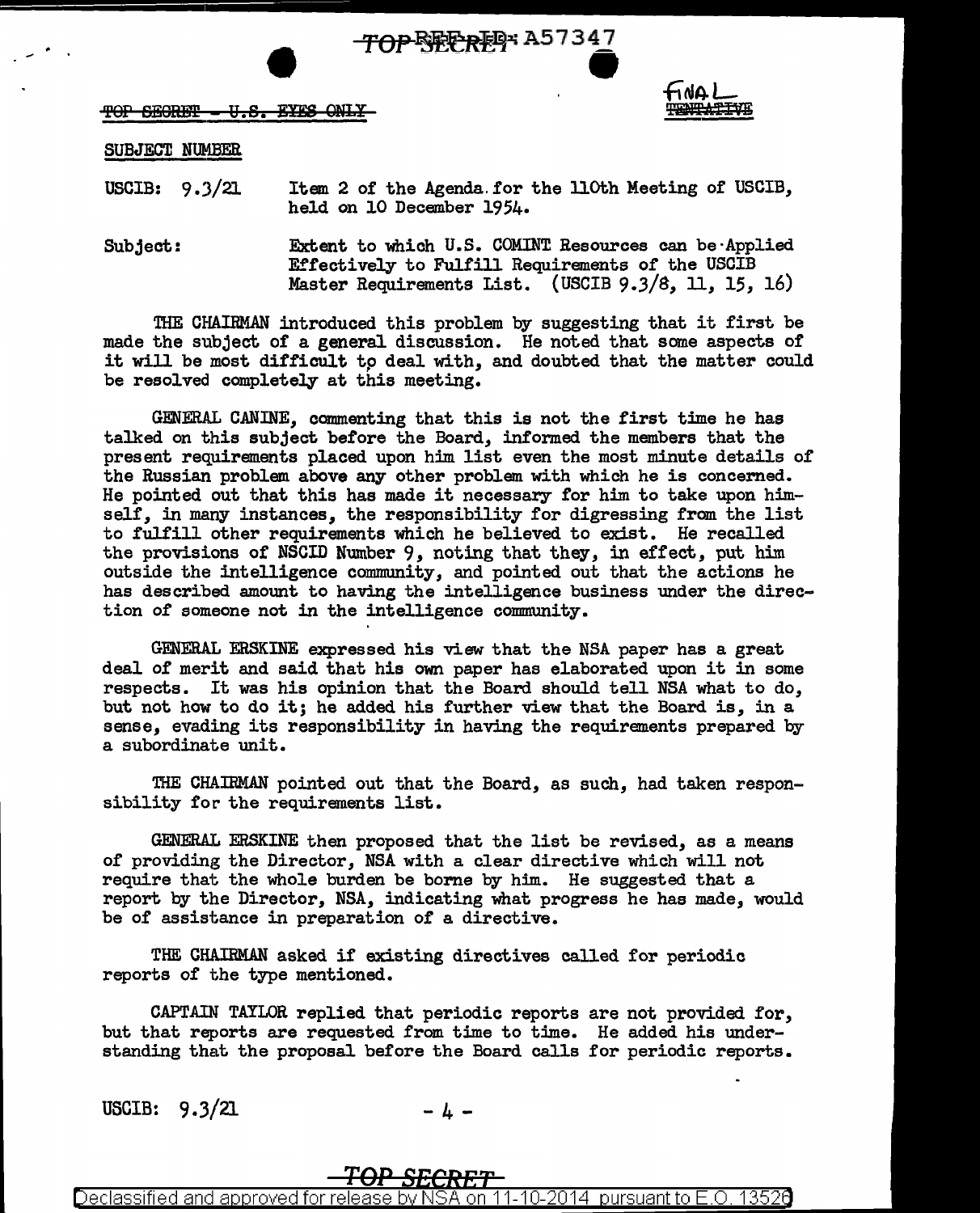# TOP SEEREID: A573

TOP SECRET - U.S. EYES ONLY

USCIB: 9.3/21

GENERAL CANINE stated that under present procedure he is expected to notify the Board of major changes made by him.

MR. SHELDON said that he thought General Erskine had defined the problem in two parts, namely,  $(1)$  reports, and  $(2)$  the whole subject of requirements. He added that he had prepared a series of fundamental questions pertaining to format which be would like to circulate for information and comment.

At THE: CHAIRMAN <sup>1</sup>s suggestion it was agreed that the paper would not be considered at this time, but, rather, would be taken up at the next meeting.

CAPTAIN TAYLOR addressed himself' to the overall problem, pointing out that he has been associated with it, off and on, since 1948. He noted that the problem of fixing requirements has always been a troublesome one, and reminded the members that the present method represents a new approach which is still under test. He went on to describe, and defend, the method of fixing requirements, stating that it would appear impractical for USCIB, as such, to handle the problem. He agreed with General Canine that the basic requirements list is out of' date and not responsive to the problem, adding his belief that the main difficulty, however, is due to the fact that the Information Requirements are so voluminous and broad in scope that it is practically impossible for NSA to respond to them. He did not think it reasonable, he said, to decide upon basic objectives in light of available facilities; however, he was of the opinion that a consideration of facilities does become necessary when information requirements are being prepared. He concluded by suggesting that the staff structure of the Board is competent to solve the problem and suggested, further, that the members' principal assistants on USCIBEC be designated to look into this matter and make recommendations to the Board.

GENERAL ERSKINE noted the importance of giving consideration to the capabilities of the person charged with meeting the requirements, and said that he believes missions should be assigned within those capabilities.

THE CHAIRMAN said that he did not completely agree, stating his belief' that we should say what we want and work toward that as a goal.

ADMIRAL ESPE, stating his opinion that the guide lines for drawing up the list should be changed, suggested that USCIBEC and the Intelligence Committee, having the necessary technical ability, should revise the list and submit it for USCIB approval.

USCIB: 9.3/21 - 5 -

**TOP SECRET** 

 $\lceil \rceil$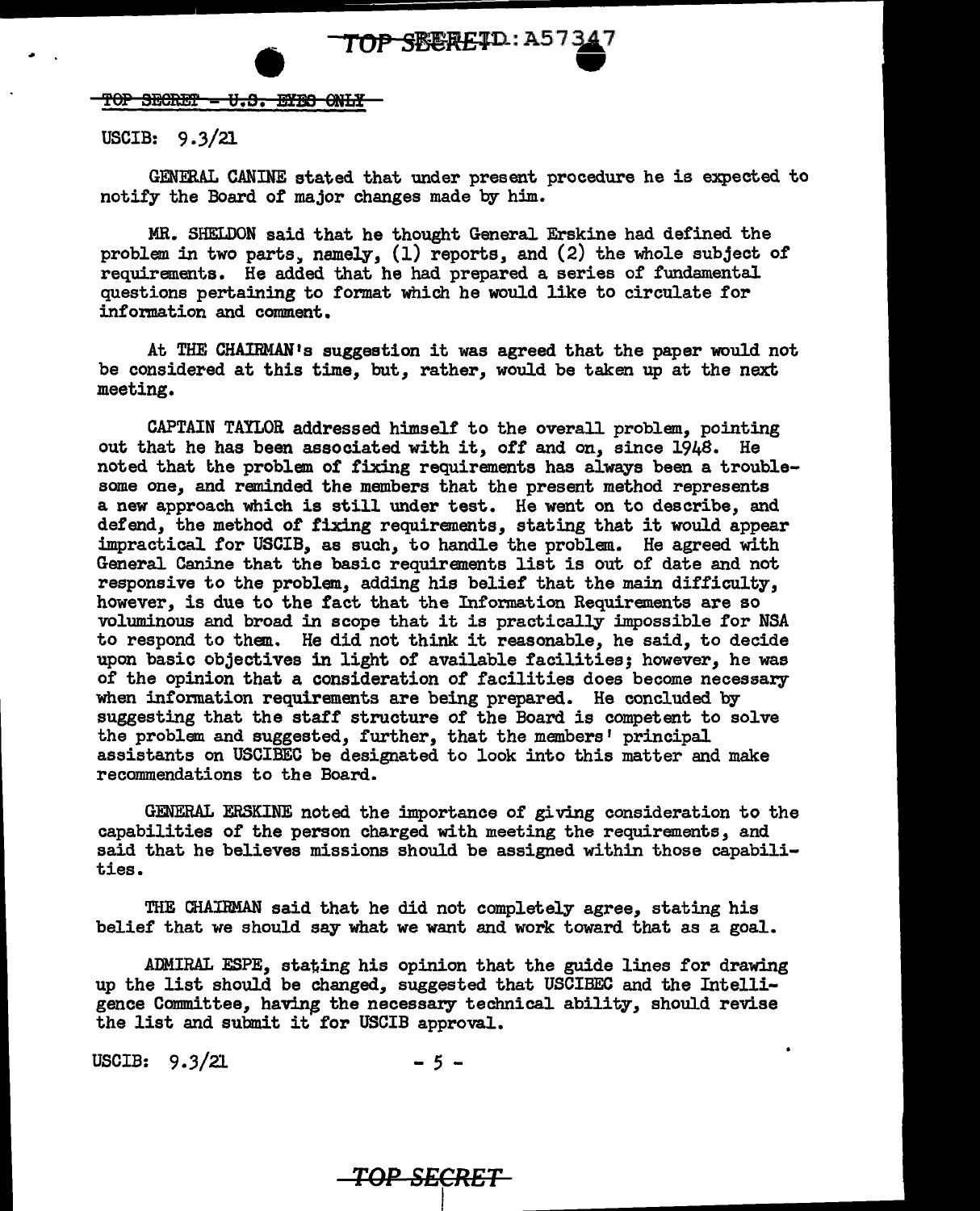TOP-ENEXTREPT-A57347<br>TOP SECRET - U.S. EYES ONLY

#### USCIB: 9.3/21

MR. ARMSTRONG, stating that he is sympathetic with General Canine <sup>1</sup>s problem and agrees with General Erskine that a prompt revision is required, offered a procedural suggestion. Pointing out that the formulation of a better plan will lead into a myriad of details with which the Board would find it difficult to deal, he proposed that the NSA and OSD plans be sent to USCIBEC for immediate inclusion on their agenda, and prompt reporting back to the Board of a new or composite plan for adoption.

GENERAL CANINE said that if this suggestion is followed the Board should give USCIBEC some guidance.

THE CHAIRMAN informed the members that the IAC will devote its entire next meeting to the question of priorities, and a copy of the Committeers conclusions should be obtainable for use by USCIBEC.

ADMIRAL ESPE remarked that some guidance of value to USCIBEC probably would be found in answers to specific questions put to NSA as the result of their initial report of last July. He said it was his understanding that the questions were never answered.

GENERAL CANINE proceeded to speak to this point, dealing in considerable detail with the subject of NSA canabilities. He expressed his opinion that a discussion of the capabilities of NSA at any given time, unrelated, is academic, and explained that a report on capabilities is only worthwhile in tenns of guidance received. He added that he feels that NSA has had to operate with insufficient guidance, which has made it difficult for him to do the job expected of him.

GENERAL LEWIS, stating that the consumers know little of what NSA is doing, suggested closer coordination as a solution to the guidance problem. He also suggested that the whole requirements problem be staffed for the Board and that the Board members themselves take the maximum interest in the matter that time will permit.

GENERAL CANINE, in reply to General Lewis' initial statement, indicated the number of people each of the consumer agencies have at Arlington Hall, with more or less free access to the whole operation, and said that he is surprised that the consumers are uninformed on what takes place in NSA.

THE CHAIRMAN referred to the proposal made earlier by Mr. Armstrong and asked if the members wished to specify, in addition, that USCIBEC endeavor to determine present capabilities, existing requirements, and measures to be taken to fill the gaps between the two.

USCIB:  $9.3/21$  - 6 -

÷

*TOP SECRET*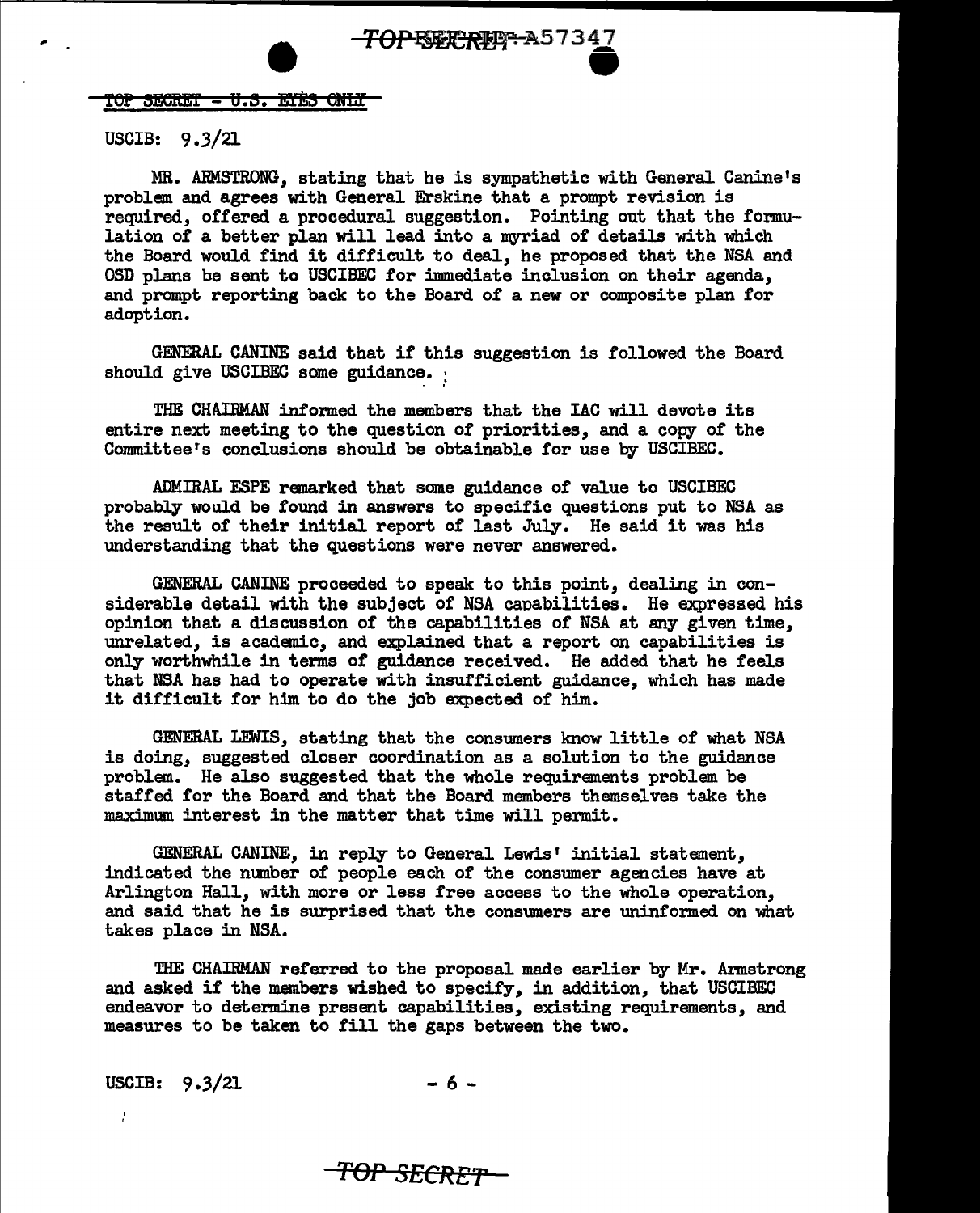### USCIB:  $9.3/21$

CAPTAIN TAYLOR suggested, as a possible alternative means of handling the problem, that he and Captain Holtwick, or some other representative of NSA, serve as an ad hoc committee to put together for Board consideration the information required. Such a report, he said, might be reviewed by the Board and, if necessary, it could be referred to the Committee.

MR. ARMSTRONG stated that with all due respect for the ability of Captain Taylor and Captain Holtwick, he believed such a report would not go far enough •. He said that he considered it a matter of concern to all and suggested again that the work be done by USCIBEC as a whole.

THE CHAIRMAN agreed, pointing out that USCIBEC may, if it so desires, designate certain members to work on certain portions of the plan. He asked if any further discussion is desired.

GENERAL. CANINE asked for a restatement of the USCIBEC terms of reference.

THE CHAIRMAN stated that USCIBEC will be asked to take the papers now before this Board and, based upon an examination of the whole philosophy of requirements, come up with a suggestion for the revision of the Master and Information Requirements Lists which will make them more practical and realistic. The USCIBEC recommendations, he said, will be considered by the Board at an early date.

GENERAI. CANINE said that the reason he questions USCIBEC's ability to handle the problem is because its members are primarily COMINT people and may not be sufficiently briefed on what information is available from non-COMINT sources.

CAPTAIN TAYLOR noted a peculiarity of COMINT which he thought was being overlooked, namely, reliability. He invited the members' attention to the fact that the reliability of information from non-COMINT sources normally does not get above B-2, while the reliability rating of information from COMINT sources is normally from B-2 to A-1.

MR. ARMSTRONG agreed, and commented upon the advantage of having COMINT back-up for information received from another source.

THE CHAIRMAN then proposed that USCIBEC members be asked to join with them qualified people from the intelligence field if they feel they are not so qualified.

There followed a discussion on the subject of day-to-day changes in requirements. General Canine expressed concern in this regard, explaining some of the difficulties he encounters in his effort to deal with the

USCIB:  $9.3/21$  - 7 -

## *TOP SECRET*